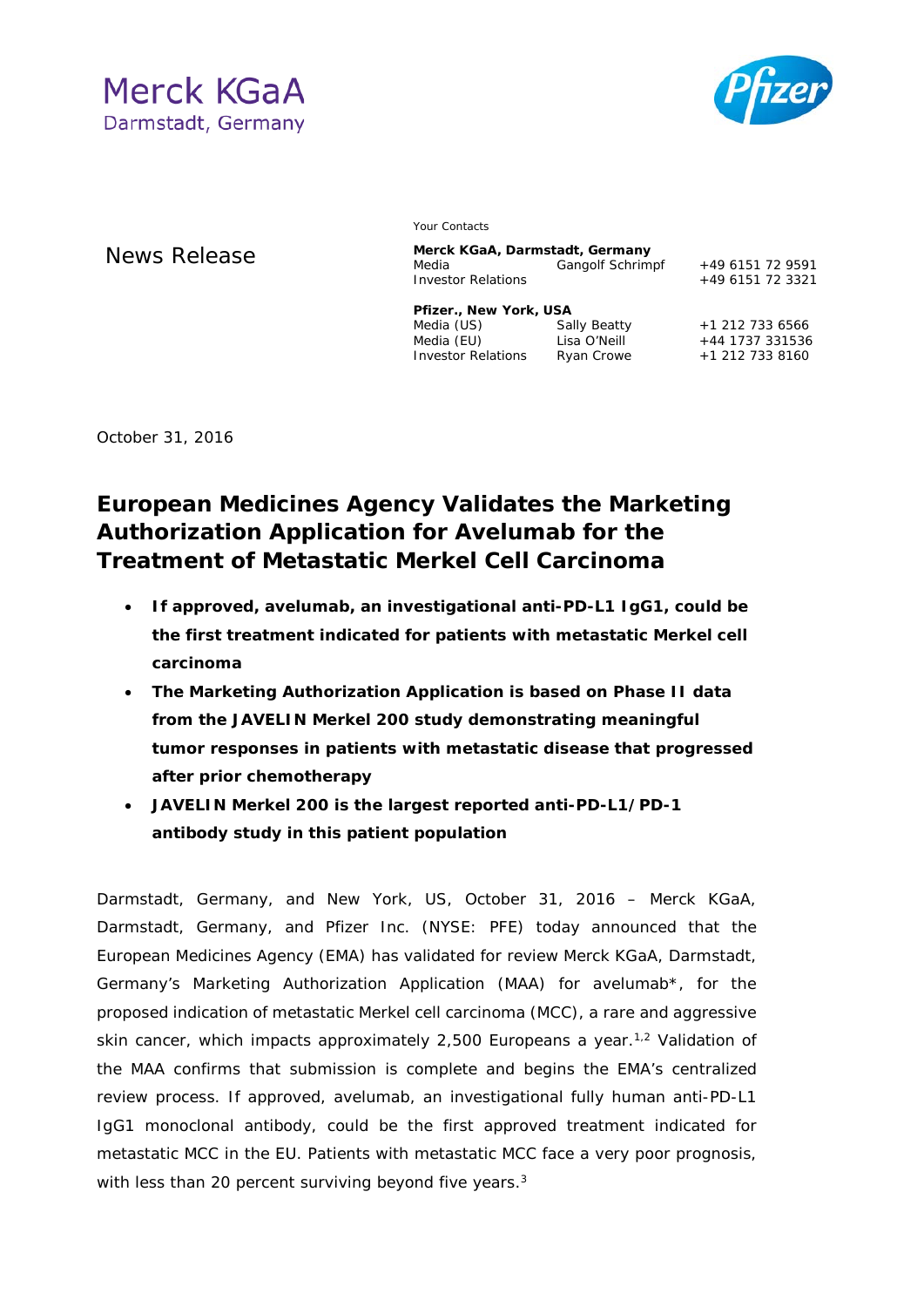

### **News Release**

"While early-stage Merkel cell carcinoma can be generally managed with surgery, there are significant unmet needs in metastatic disease, where treatment options are severely limited," said Luciano Rossetti, M.D., Executive Vice President, Global Head of Research & Development at the biopharma business of Merck KGaA, Darmstadt, Germany, which in the US and Canada operates as EMD Serono. "We are pleased that the EMA is initiating its review of avelumab, as this means we are one step closer to bringing a much-needed new treatment option to European patients."

"This is the first of what we hope will be many regulatory milestones for avelumab," said Chris Boshoff, M.D., Ph.D., Senior Vice President and Head of Immuno-oncology, Early Development and Translational Oncology, Pfizer Global Product Development. "We are committed to evaluating avelumab in a number of hard-to-treat cancers, and we believe it may have potential to be an important treatment option for patients with metastatic Merkel cell carcinoma."

The avelumab metastatic MCC MAA submission is supported by data from JAVELIN Merkel 200, a multicenter, single-arm, open-label, Phase II study of 88 patients with metastatic MCC whose disease had progressed after at least one chemotherapy treatment.1 The JAVELIN Merkel 200 study represents the largest data set of any anti-PD-L1/PD-1 antibody reported in this patient population. These data were recently published in the *Lancet Oncology*.1

Avelumab received an Orphan Drug Designation (ODD) from the European Commission for MCC. To qualify for an ODD in the EU, a medicine must be intended for the treatment, prevention or diagnosis of a disease that is life-threatening or chronically debilitating; the prevalence of the condition in the EU must not be more than 5 in 10,000, or it must be unlikely that marketing of the medicine would generate sufficient returns to justify the investment needed for its development; and it must be for a disease where no satisfactory treatment is currently available.<sup>4</sup>

The clinical development program for avelumab, known as JAVELIN, involves at least 30 clinical programs and over 2,900 patients evaluated across more than 15 different tumor types. In addition to metastatic MCC, these cancers include breast, gastric/gastro-esophageal junction, head and neck, Hodgkin's lymphoma,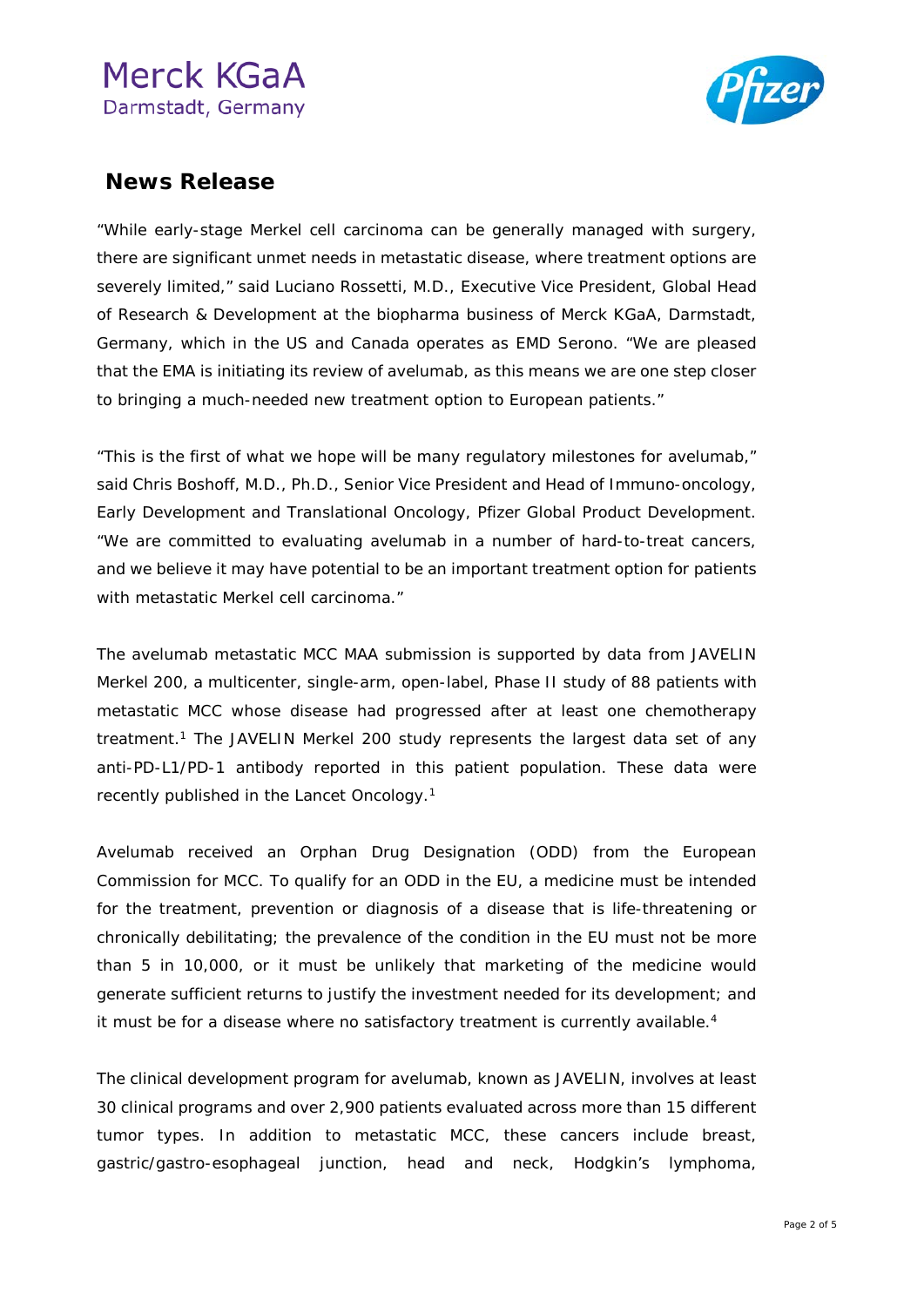

### **News Release**

melanoma, mesothelioma, non-small cell lung, ovarian, renal cell carcinoma and urothelial (primarily bladder).

\*Avelumab is not approved for any indication in any market. This marks the first acceptance of an EU market authorization application to review the safety and efficacy results for the investigational product avelumab.

#### **References**

- 1. Kaufman HL et al. Avelumab in patients with chemotherapy-refractory metastatic Merkel cell carcinoma: a multicentre, single-group, open-label, phase 2 trial. Lancet Oncology 2016;17(10);1374–85.
- 2. IMMOMEC (European Commission). Merkel Cell Carcinoma. [http://www.immomec.eu/project/objectives/background/merkel-cell-carcinoma/.](http://www.immomec.eu/project/objectives/background/merkel-cell-carcinoma/) Last accessed October 2016.
- 3. Lemos B, et al. Pathologic nodal evaluation improves prognostic accuracy in Merkel cell carcinoma: Analysis of 5,823 cases as the basis of the first consensus staging system for this cancer. Journal of the American Academy of Dermatology 2010;63:751–761.
- 4. European Medicines Agency. Orphan designation. [http://www.ema.europa.eu/ema/index.jsp?curl=pages/regulation/general/general\\_content\\_00](http://www.ema.europa.eu/ema/index.jsp?curl=pages/regulation/general/general_content_000029.jsp) [0029.jsp.](http://www.ema.europa.eu/ema/index.jsp?curl=pages/regulation/general/general_content_000029.jsp) Last accessed October 2016.
- 5. National Cancer Institute. Merkel cell carcinoma treatment–patient version (PDQ®). [http://www.cancer.gov/types/skin/patient/merkel-cell-treatment-pdq.](http://www.cancer.gov/types/skin/patient/merkel-cell-treatment-pdq) Last accessed October 2016.
- 6. American Cancer Society. What is Merkel cell carcinoma? [http://www.cancer.org/cancer/skincancer-merkelcell/detailedguide/skin-cancer-merkel-cell](http://www.cancer.org/cancer/skincancer-merkelcell/detailedguide/skin-cancer-merkel-cell-carcinoma-what-is-merkel-cell-carcinoma)[carcinoma-what-is-merkel-cell-carcinoma.](http://www.cancer.org/cancer/skincancer-merkelcell/detailedguide/skin-cancer-merkel-cell-carcinoma-what-is-merkel-cell-carcinoma) Last accessed October 2016.
- 7. Desch L and Kuntsfeld R. Merkel cell carcinoma: chemotherapy and emerging new therapeutic options. Journal of Skin Cancer. 2013(2013):327150.<http://dx.doi.org/10.1155/2013/327150>
- 8. Heath M, Jaimes N and Lemos B. Clinical characteristics of Merkel cell carcinoma at diagnosis in 195 patients: the AEIOU features. Journal of the American Academy of Dermatology. 2008;58:375–81[. http://www.pnlab.org/clinical/documents/ClinCharacteristics.pdf](http://www.pnlab.org/clinical/documents/ClinCharacteristics.pdf)
- 9. Poulsen M. Merkel cell carcinoma of skin: diagnosis and management strategies. Drugs Aging. 2005;22(3):219–29.
- 10. Swann MH and Yoon J. Merkel cell carcinoma. Seminars in Oncology. 2008;34(1):51–56.
- 11. NCCN Merkel Cell Carcinoma Guidelines version I. 2017. [www.nccn.org/professionals/physician\\_gls/PDF/mcc.pdf.](http://www.nccn.org/professionals/physician_gls/PDF/mcc.pdf) Last accessed October 2016.

### **About metastatic Merkel Cell Carcinoma (MCC)**

Metastatic MCC is a rare and aggressive disease in which cancer cells form in the top layer of the skin, close to nerve endings.<sup>1,5</sup> MCC, which is also known as neuroendocrine carcinoma of the skin or trabecular cancer, often starts in those areas of skin that are most often exposed to the sun, including the head and neck, and arms.<sup>6</sup> Risk factors for MCC include sun exposure and having a weak immune system (i.e., solid organ transplant recipients, people with HIV/AIDS and people with other cancers, such as chronic lymphocytic leukemia, are at higher risk). Caucasian males older than 50 are at increased risk.5 MCC is often misdiagnosed for other skin cancers and grows at an exponential rate on chronically sun-damaged skin. <sup>7-10</sup> Current treatment options for MCC include surgery, radiation and chemotherapy.<sup>8</sup> Treatment for metastatic or Stage IV MCC is generally palliative.

### **About Avelumab**

Avelumab (also known as MSB0010718C) is an investigational, fully human anti-PD-L1 IgG1 monoclonal antibody. By inhibiting PD-L1 interactions, avelumab is thought to enable the activation of T-cells and the adaptive immune system. By retaining a native Fc-region, avelumab is thought to potentially engage the innate immune system and induce antibody-dependent cell-mediated cytotoxicity (ADCC). In November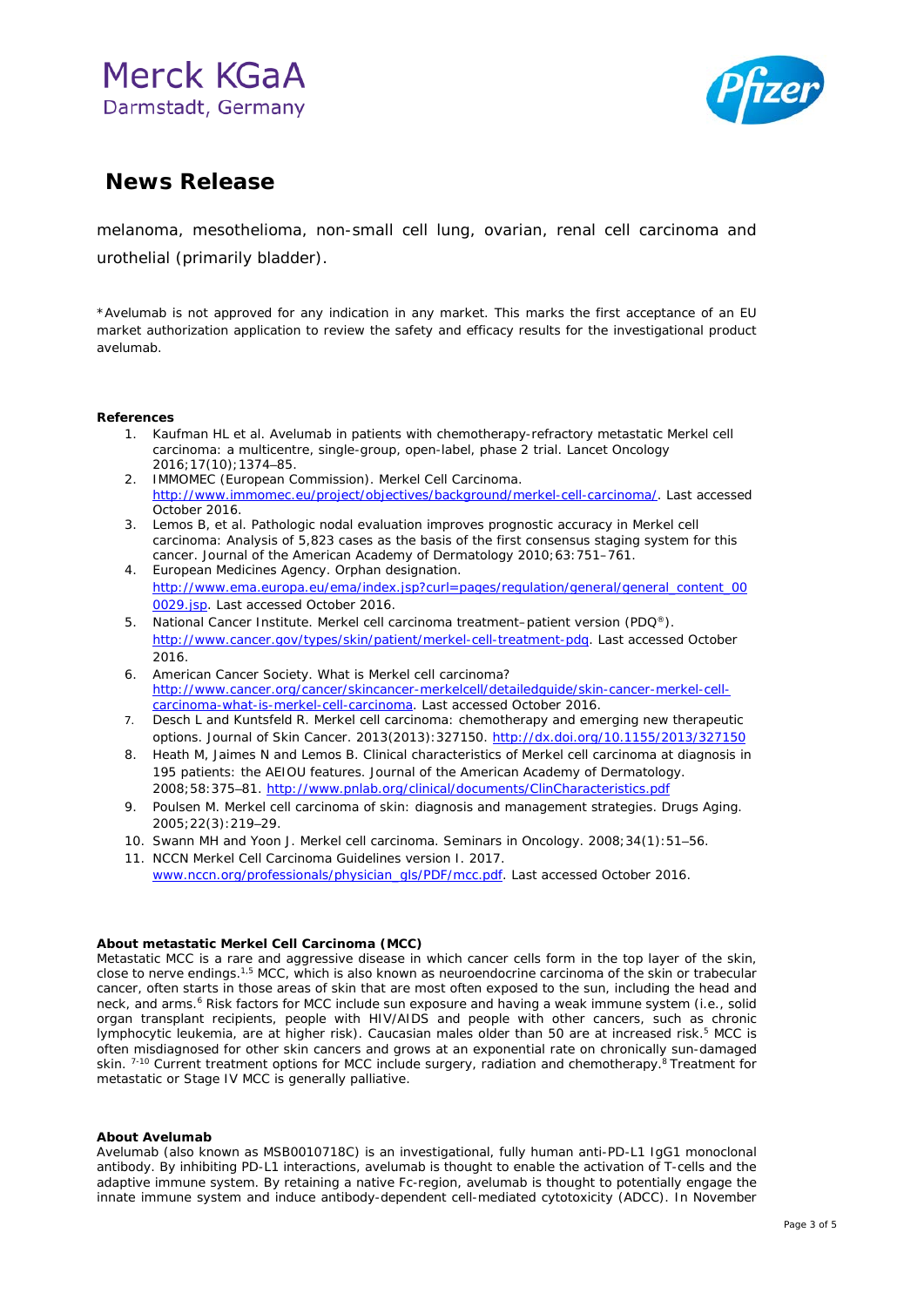

### **News Release**

2014, Merck KGaA, Darmstadt, Germany, and Pfizer announced a strategic alliance to co-develop and cocommercialize avelumab. In the JAVELIN Merkel 200 trial, treatment-related adverse events (AEs) occurred in 62 (70%) of 88 patients including fatigue and infusion-related reactions. Five grade 3 treatment-related AEs were reported in four of 88 patients and include two patients with lymphopenia and three patients with isolated laboratory abnormalities (elevated blood creatine phosphokinase, blood cholesterol, and hepatic aminotransferase).<sup>1</sup> There were no grade 4 treatment-related AEs or deaths related to treatment.1 No patients in the trial discontinued treatment with avelumab permanently due to AEs; however, AEs leading to temporary treatment discontinuation of avelumab were anemia, diarrhea, and increased ALT in one patient each.<sup>1</sup>

### **Alliance between Merck KGaA, Darmstadt, Germany, and Pfizer Inc., New York, US**

Immuno-oncology is a top priority for Merck KGaA, Darmstadt, Germany, and Pfizer Inc. The global strategic alliance between Merck KGaA, Darmstadt, Germany, and Pfizer Inc., New York, US, enables the companies to benefit from each other's strengths and capabilities and further explore the therapeutic potential of avelumab, an investigational anti-PD-L1 antibody initially discovered and developed by Merck KGaA, Darmstadt, Germany. The immuno-oncology alliance will jointly develop and commercialize avelumab and advance Pfizer's PD-1 antibody. The alliance is focused on developing high-priority international clinical programs to investigate avelumab, as a monotherapy, as well as combination regimens, and is striving to find new ways to treat cancer.

#### **Pfizer Inc.: Working together for a healthier world®**

At Pfizer, we apply science and our global resources to bring therapies to people that extend and significantly improve their lives. We strive to set the standard for quality, safety and value in the discovery, development and manufacture of healthcare products. Our global portfolio includes medicines and vaccines, as well as many of the world's best-known consumer healthcare products. Every day, Pfizer colleagues work across developed and emerging markets to advance wellness, prevention, treatments and cures that challenge the most feared diseases of our time. Consistent with our responsibility as one of the world's premier innovative biopharmaceutical companies, we collaborate with health care providers, governments and local communities to support and expand access to reliable, affordable health care around the world. For more than 150 years, Pfizer has worked to make a difference for all who rely on us. To learn more, please visit us at [www.pfizer.com.](http://www.pfizer.com/) In addition, to learn more, follow us on Twitter at [@Pfizer](http://cts.businesswire.com/ct/CT?id=smartlink&url=https%3A%2F%2Ftwitter.com%2Fpfizer&esheet=51356409&newsitemid=20160606005771&lan=en-US&anchor=%40Pfizer&index=4&md5=e87fe5c6856741051dc884b6867e3ffa) and [@Pfizer\\_News,](http://cts.businesswire.com/ct/CT?id=smartlink&url=https%3A%2F%2Ftwitter.com%2Fpfizer_news&esheet=51356409&newsitemid=20160606005771&lan=en-US&anchor=%40Pfizer_News&index=5&md5=cf5e63756f6ab5c12fc077e5e90068e3) [LinkedIn](https://www.linkedin.com/company/pfizer) and like us on Facebook at [Facebook.com/Pfizer.](http://cts.businesswire.com/ct/CT?id=smartlink&url=https%3A%2F%2Fwww.facebook.com%2FPfizer&esheet=51356409&newsitemid=20160606005771&lan=en-US&anchor=Facebook.com%2FPfizer&index=7&md5=288d5bd99c7df784e0916061c5cfd713)

For further details and press materials about Merck KGaA, Darmstadt, Germany, in oncology products please visit [www.emdgroup.com/emd/media/media\\_center\\_oncology.html.](http://www.emdgroup.com/emd/media/media_center_oncology.html)

All Merck KGaA, Darmstadt, Germany, press releases are distributed by e-mail at the same time they become available on the EMD Group Website. In case you are a resident of the USA or Canada please go to [www.emdgroup.com/subscribe](http://www.emdgroup.com/subscribe) to register again for your online subscription of this service as our newly introduced geo-targeting requires new links in the email. You may later change your selection or discontinue this service.

#### **About Merck KGaA, Darmstadt, Germany**

Merck KGaA, Darmstadt, Germany, is a leading science and technology company in healthcare, life science and performance materials. Around 50,000 employees work to further develop technologies that improve and enhance life – from biopharmaceutical therapies to treat cancer or multiple sclerosis, cutting-edge systems for scientific research and production, to liquid crystals for smartphones and LCD televisions. In 2015, Merck KGaA, Darmstadt, Germany, generated sales of €12.85 billion in 66 countries.

Founded in 1668, Merck KGaA, Darmstadt, Germany, is the world's oldest pharmaceutical and chemical company. The founding family remains the majority owner of the publicly listed corporate group. Merck KGaA, Darmstadt, Germany, operates as EMD Serono, MilliporeSigma and EMD Performance Materials in the United States and Canada.